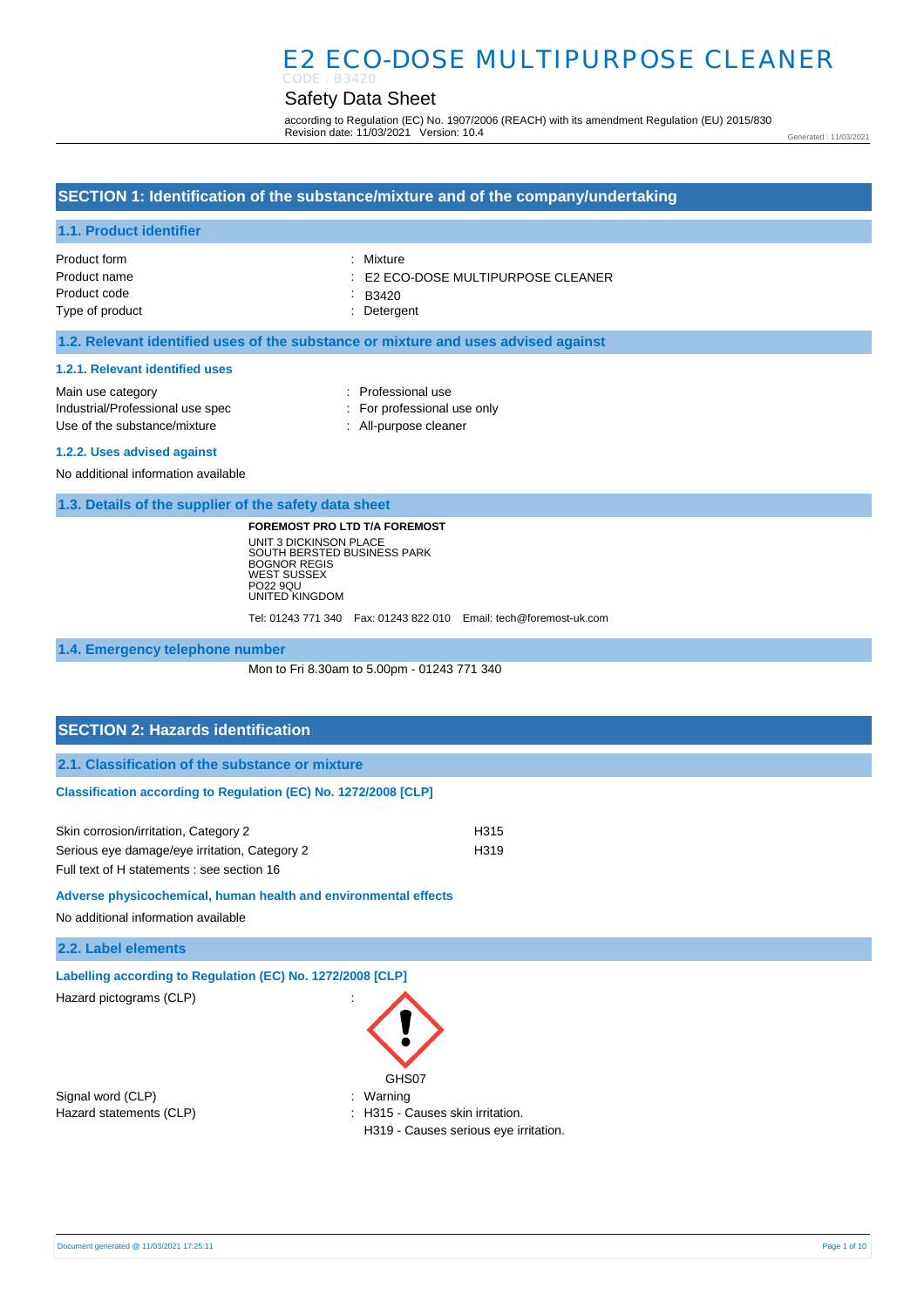according to Regulation (EC) No. 1907/2006 (REACH) with its amendment Regulation (EU) 2015/830

| Precautionary statements (CLP) | : P264 - Wash hands thoroughly after handling.                                       |
|--------------------------------|--------------------------------------------------------------------------------------|
|                                | P280 - Wear eye protection, protective gloves.                                       |
|                                | P302+P352 - IF ON SKIN: Wash with plenty of soap, water.                             |
|                                | P305+P351+P338 - IF IN EYES: Rinse cautiously with water for several minutes. Remove |
|                                | contact lenses, if present and easy to do. Continue rinsing.                         |
|                                | P337+P313 - If eye irritation persists: Get medical advice/attention.                |
|                                | P362+P364 - Take off contaminated clothing and wash it before reuse.                 |

### **2.3. Other hazards**

No additional information available

### **SECTION 3: Composition/information on ingredients**

### **3.1. Substances**

### Not applicable

## **3.2. Mixtures**

| <b>Name</b>                                                                                                                                             | <b>Product identifier</b>                                                                              | $\frac{9}{6}$ | <b>Classification according to</b><br><b>Regulation (EC) No.</b><br>1272/2008 [CLP]                                                                              |
|---------------------------------------------------------------------------------------------------------------------------------------------------------|--------------------------------------------------------------------------------------------------------|---------------|------------------------------------------------------------------------------------------------------------------------------------------------------------------|
| Hexyl glucoside                                                                                                                                         | (CAS-No.) 54549-24-5<br>(EC-No.) 259-217-6<br>(REACH-no) 01-2119492545-29                              | $1 - 5$       | Eye Dam. 1, H318                                                                                                                                                 |
| N,N-dimethyltetradecylamine N-oxide                                                                                                                     | (CAS-No.) 3332-27-2<br>(EC-No.) 222-059-3<br>(REACH-no) 01-2119949262-37                               | $1 - 5$       | Skin Irrit. 2, H315<br>Eye Dam. 1, H318                                                                                                                          |
| 2-aminoethanol; ethanolamine<br>substance with national workplace exposure limit(s)<br>(IE, GB); substance with a Community workplace<br>exposure limit | (CAS-No.) 141-43-5<br>(EC-No.) 205-483-3<br>(EC Index-No.) 603-030-00-8<br>(REACH-no) 01-2119486455-28 | $1 - 5$       | Acute Tox. 4 (Oral), H302<br>Acute Tox. 4 (Dermal), H312<br>Acute Tox. 4 (Inhalation), H332<br>Acute Tox. 4 (Inhalation: vapour),<br>H332<br>Skin Corr. 1B, H314 |
| Alcohol Alkoxylate                                                                                                                                      | (CAS-No.) 166736-08-9<br>(REACH-no) Exempt/Polymer                                                     | $1 - 5$       | Acute Tox. 4 (Oral), H302<br>Eye Dam. 1, H318                                                                                                                    |
| Benzenesulphonic acid, mono-C10-14-alkyl derivs.,<br>sodium salts                                                                                       | (CAS-No.) 85117-50-6<br>(EC-No.) 285-600-2                                                             | $1 - 5$       | Acute Tox. 4 (Oral), H302<br>Skin Irrit. 2, H315<br>Eye Dam. 1, H318                                                                                             |

| <b>Specific concentration limits:</b> |                                                                                                        |                                                                        |  |
|---------------------------------------|--------------------------------------------------------------------------------------------------------|------------------------------------------------------------------------|--|
| <b>Name</b>                           | <b>Product identifier</b>                                                                              | <b>Specific concentration limits</b>                                   |  |
| 2-aminoethanol; ethanolamine          | (CAS-No.) 141-43-5<br>(EC-No.) 205-483-3<br>(EC Index-No.) 603-030-00-8<br>(REACH-no) 01-2119486455-28 | (5 ≤C ≤ 100) STOT SE 3, H335                                           |  |
| Alcohol Alkoxylate                    | (CAS-No.) 166736-08-9<br>(REACH-no) Exempt/Polymer                                                     | $(1 < C \le 10)$ Eye Irrit. 2, H319<br>(10 < C < 100) Eye Dam. 1, H318 |  |

### Full text of H-statements: see section 16

# **SECTION 4: First aid measures 4.1. Description of first aid measures** First-aid measures after inhalation : Remove person to fresh air and keep comfortable for breathing. First-aid measures after skin contact : Wash skin with plenty of water.

Document generated @ 11/03/2021 17:25:11 Page 2 of 10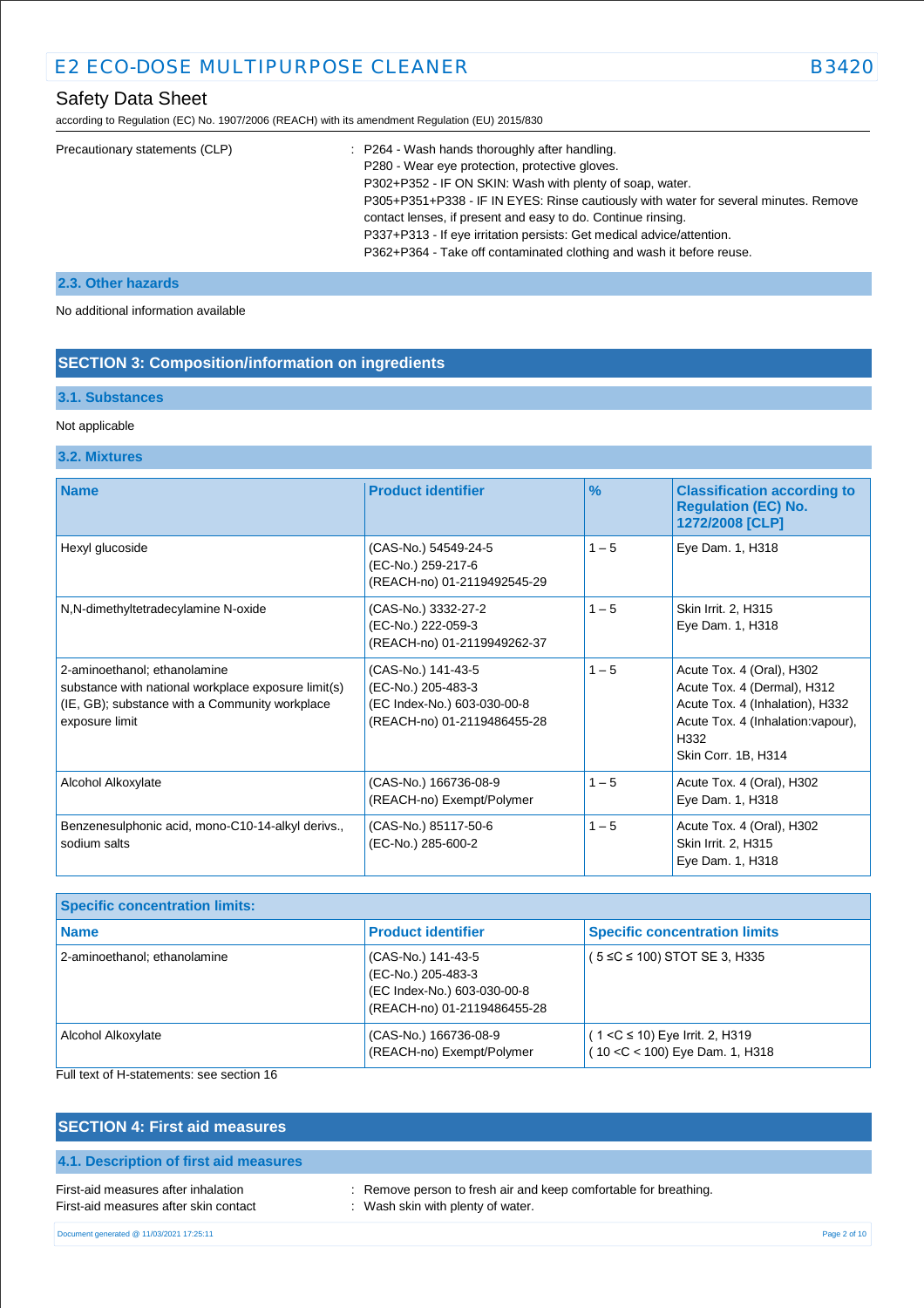according to Regulation (EC) No. 1907/2006 (REACH) with its amendment Regulation (EU) 2015/830

| First-aid measures after eye contact | : IF IN EYES: Rinse cautiously with water for several minutes. Remove contact lenses, if<br>present and easy to do. Continue rinsing. If eye irritation persists: Get medical |
|--------------------------------------|-------------------------------------------------------------------------------------------------------------------------------------------------------------------------------|
| First-aid measures after ingestion   | advice/attention.<br>: Give nothing or a little water to drink. Get medical advice/attention if you feel unwell.                                                              |

**4.2. Most important symptoms and effects, both acute and delayed**

No additional information available

**4.3. Indication of any immediate medical attention and special treatment needed**

Treat symptomatically.

| <b>SECTION 5: Firefighting measures</b>                    |                                     |  |
|------------------------------------------------------------|-------------------------------------|--|
| 5.1. Extinguishing media                                   |                                     |  |
| Suitable extinguishing media                               | : Carbon dioxide. Dry powder. Foam. |  |
| 5.2. Special hazards arising from the substance or mixture |                                     |  |
| No additional information available                        |                                     |  |

**5.3. Advice for firefighters**

No additional information available

| <b>SECTION 6: Accidental release measures</b>                            |                                                                                                                     |  |  |
|--------------------------------------------------------------------------|---------------------------------------------------------------------------------------------------------------------|--|--|
| 6.1. Personal precautions, protective equipment and emergency procedures |                                                                                                                     |  |  |
| 6.1.1. For non-emergency personnel<br>Emergency procedures               | : Evacuate unnecessary personnel.                                                                                   |  |  |
| 6.1.2. For emergency responders<br>Protective equipment                  | Use personal protective equipment as required.<br>÷                                                                 |  |  |
| <b>6.2. Environmental precautions</b>                                    |                                                                                                                     |  |  |
| Avoid release to the environment.                                        |                                                                                                                     |  |  |
| 6.3. Methods and material for containment and cleaning up                |                                                                                                                     |  |  |
| For containment<br>Methods for cleaning up                               | Collect spillage.<br>÷<br>Soak up spills with inert solids, such as clay or diatomaceous earth as soon as possible. |  |  |
| <b>6.4. Reference to other sections</b>                                  |                                                                                                                     |  |  |

For further information refer to section 8: "Exposure controls/personal protection". For further information refer to section 13.

| <b>SECTION 7: Handling and storage</b>                                                                 |                                                                                                                                                                                                       |  |  |
|--------------------------------------------------------------------------------------------------------|-------------------------------------------------------------------------------------------------------------------------------------------------------------------------------------------------------|--|--|
| 7.1. Precautions for safe handling                                                                     |                                                                                                                                                                                                       |  |  |
| Precautions for safe handling<br>Hygiene measures                                                      | : Avoid contact with eyes.<br>: Do not eat, drink or smoke when using this product.                                                                                                                   |  |  |
| 7.2. Conditions for safe storage, including any incompatibilities                                      |                                                                                                                                                                                                       |  |  |
| <b>Technical measures</b><br>Storage conditions<br>Incompatible products<br>Special rules on packaging | : Does not require any specific or particular technical measures.<br>: Keep container closed when not in use.<br>: Oxidizing agent. Strong acids. Strong bases.<br>: Keep only in original container. |  |  |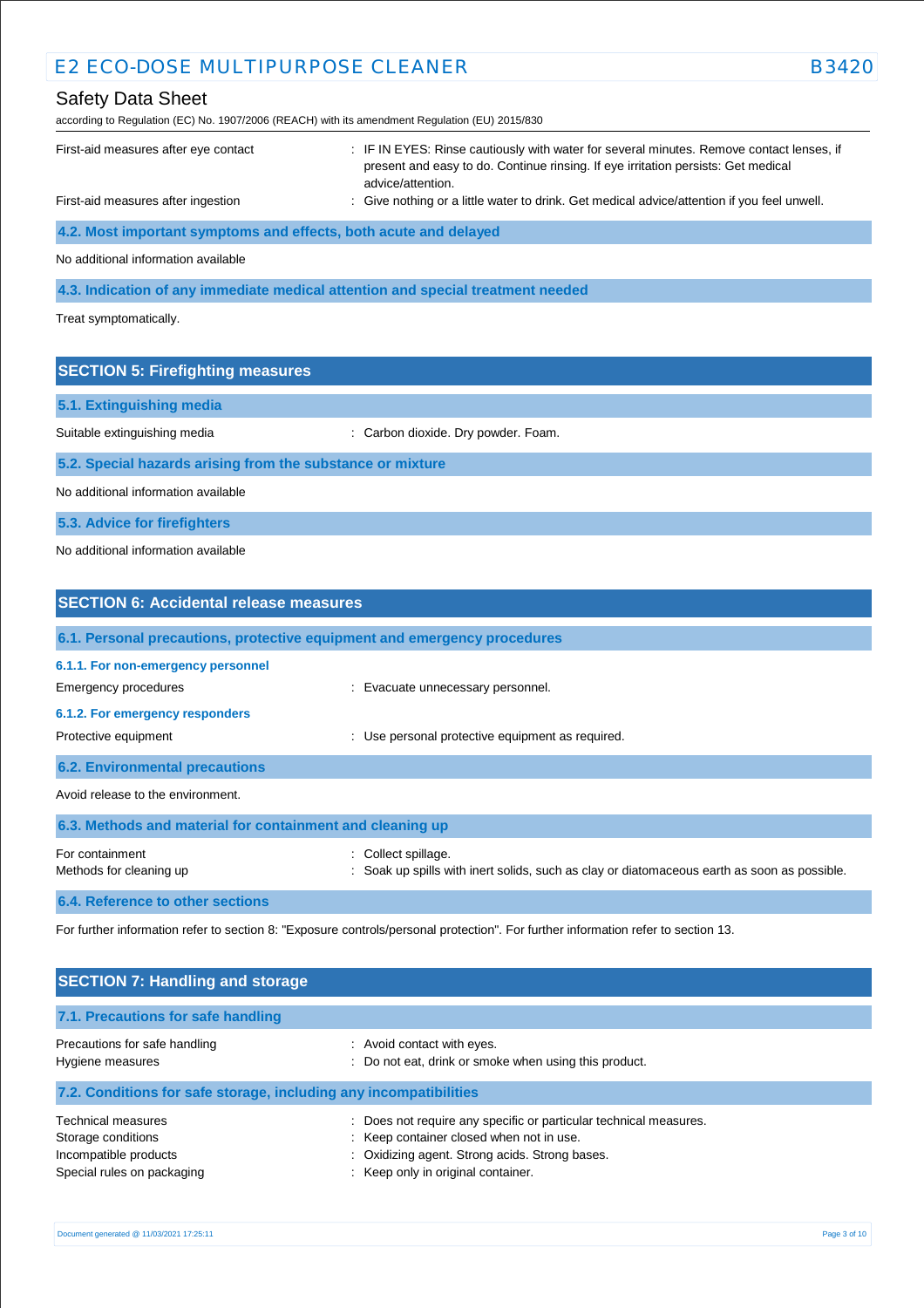## Safety Data Sheet

according to Regulation (EC) No. 1907/2006 (REACH) with its amendment Regulation (EU) 2015/830

### **7.3. Specific end use(s)**

No additional information available

## **SECTION 8: Exposure controls/personal protection**

**8.1. Control parameters**

**8.1.1 National occupational exposure and biological limit values** 

| 2-aminoethanol; ethanolamine (141-43-5)                   |                                                                                                                                                                                                |  |  |
|-----------------------------------------------------------|------------------------------------------------------------------------------------------------------------------------------------------------------------------------------------------------|--|--|
| <b>EU - Indicative Occupational Exposure Limit (IOEL)</b> |                                                                                                                                                                                                |  |  |
| Local name                                                | 2-Aminoethanol                                                                                                                                                                                 |  |  |
| <b>IOEL TWA</b>                                           | $2.5 \text{ mg/m}^3$                                                                                                                                                                           |  |  |
| <b>IOEL TWA [ppm]</b>                                     | 1 ppm                                                                                                                                                                                          |  |  |
| <b>IOEL STEL</b>                                          | $7.6$ mg/m <sup>3</sup>                                                                                                                                                                        |  |  |
| IOEL STEL [ppm]                                           | 3 ppm                                                                                                                                                                                          |  |  |
| <b>Notes</b>                                              | Skin                                                                                                                                                                                           |  |  |
| Regulatory reference                                      | COMMISSION DIRECTIVE 2006/15/EC                                                                                                                                                                |  |  |
| <b>Ireland - Occupational Exposure Limits</b>             |                                                                                                                                                                                                |  |  |
| Local name                                                | 2-Aminoethanol [Ethanolamine]                                                                                                                                                                  |  |  |
| OEL TWA [1]                                               | $2.5 \text{ mg/m}^3$                                                                                                                                                                           |  |  |
| OEL TWA [2]                                               | 1 ppm                                                                                                                                                                                          |  |  |
| OEL STEL                                                  | $7.6$ mg/m $3$                                                                                                                                                                                 |  |  |
| OEL STEL [ppm]                                            | 3 ppm                                                                                                                                                                                          |  |  |
| Notes (IE)                                                | Sk (Substances which have the capacity to penetrate intact skin when they come in<br>contact with it, and be absorbed into the body), IOELV (Indicative Occupational Exposure<br>Limit Values) |  |  |
| Regulatory reference                                      | Chemical Agents Code of Practice 2020                                                                                                                                                          |  |  |
| <b>United Kingdom - Occupational Exposure Limits</b>      |                                                                                                                                                                                                |  |  |
| Local name                                                | 2-Aminoethanol                                                                                                                                                                                 |  |  |
| WEL TWA (OEL TWA) [1]                                     | $2.5 \text{ mg/m}^3$                                                                                                                                                                           |  |  |
| WEL TWA (OEL TWA) [2]                                     | 1 ppm                                                                                                                                                                                          |  |  |
| WEL STEL (OEL STEL)                                       | $7.6$ mg/m <sup>3</sup>                                                                                                                                                                        |  |  |
| WEL STEL (OEL STEL) [ppm]                                 | 3 ppm                                                                                                                                                                                          |  |  |
| Remark (WEL)                                              | Sk (Can be absorbed through the skin. The assigned substances are those for which there<br>are concerns that dermal absorption will lead to systemic toxicity)                                 |  |  |
| Regulatory reference                                      | EH40/2005 (Fourth edition, 2020). HSE                                                                                                                                                          |  |  |

### **8.1.2. Recommended monitoring procedures**

No additional information available

#### **8.1.3. Air contaminants formed**

No additional information available

### **8.1.4. DNEL and PNEC**

No additional information available

### **8.1.5. Control banding**

No additional information available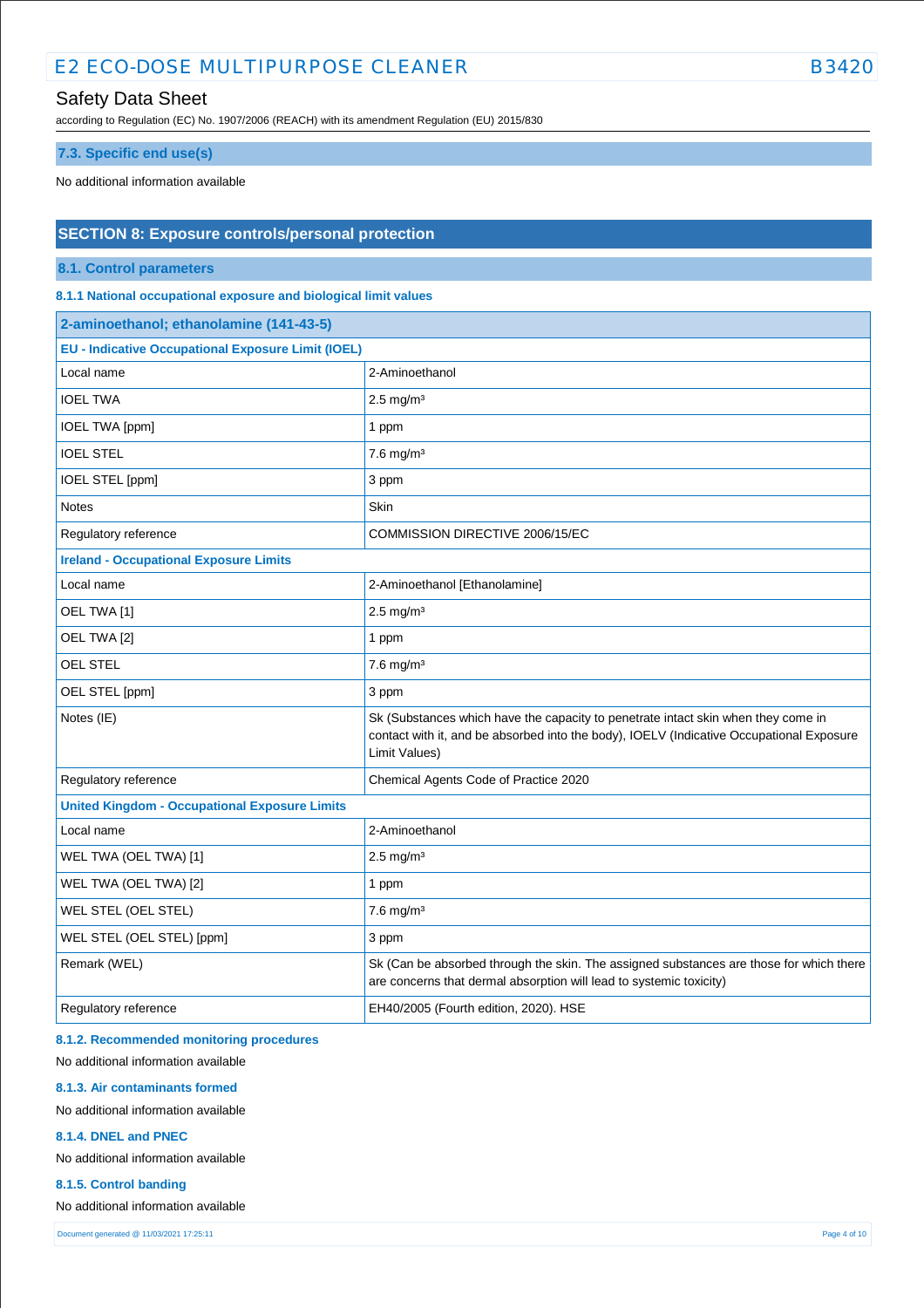## Safety Data Sheet

according to Regulation (EC) No. 1907/2006 (REACH) with its amendment Regulation (EU) 2015/830

### **8.2. Exposure controls**

### **8.2.1. Appropriate engineering controls**

No additional information available

### **8.2.2. Personal protection equipment**

**Personal protective equipment symbol(s):**



### **8.2.2.1. Eye and face protection**

# **Eye protection:** Safety glasses. EN 166

### **8.2.2.2. Skin protection**

**Skin and body protection:**

Not required for normal conditions of use

### **Hand protection:**

Chemical resistant gloves (according to European standard EN 374 or equivalent). Nitrile rubber gloves

| Other skin protection                     |  |
|-------------------------------------------|--|
| Materials for protective clothing:        |  |
| Not required for normal conditions of use |  |

### **8.2.2.3. Respiratory protection**

### **Respiratory protection:**

Not required for normal conditions of use

### **8.2.2.4. Thermal hazards**

No additional information available

### **8.2.3. Environmental exposure controls**

No additional information available

# **SECTION 9: Physical and chemical properties**

## **9.1. Information on basic physical and chemical properties**

| Physical state                             | Liquid              |
|--------------------------------------------|---------------------|
| Appearance                                 | $:$ Liquid.         |
| Colour                                     | Blue.               |
| Odour                                      | $:$ Pine.           |
| Odour threshold                            | No data available   |
| рH                                         | : 10.5              |
| Relative evaporation rate (butylacetate=1) | : No data available |
| Melting point                              | : No data available |
| Freezing point                             | No data available   |
| Boiling point                              | : ≥ 100 °C          |
| Flash point                                | No data available   |
| Auto-ignition temperature                  | : No data available |
| Decomposition temperature                  | No data available   |
|                                            |                     |

Document generated @ 11/03/2021 17:25:11 Page 5 of 10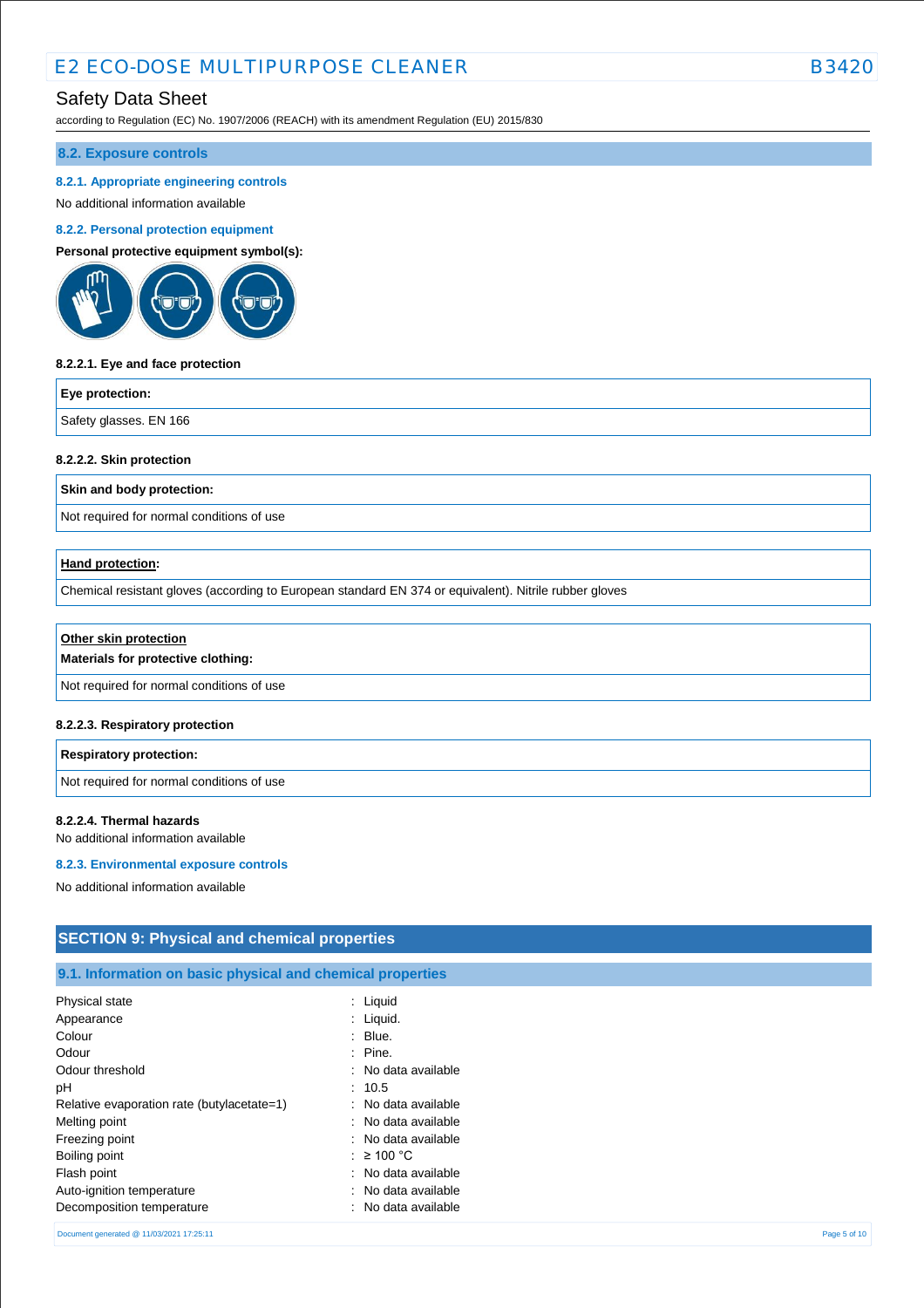# Safety Data Sheet

according to Regulation (EC) No. 1907/2006 (REACH) with its amendment Regulation (EU) 2015/830

| Flammability (solid, gas)                       | : No data available |
|-------------------------------------------------|---------------------|
| Vapour pressure                                 | : No data available |
| Relative vapour density at 20 °C                | : No data available |
| Relative density                                | : 1.07              |
| Solubility                                      | : Soluble in water. |
| Partition coefficient n-octanol/water (Log Pow) | : No data available |
| Viscosity, kinematic                            | : No data available |
| Viscosity, dynamic                              | : No data available |
| Explosive properties                            | : No data available |
| Oxidising properties                            | : No data available |
| <b>Explosive limits</b>                         | : No data available |

**9.2. Other information**

No additional information available

**SECTION 10: Stability and reactivity**

**10.1. Reactivity**

The product is non-reactive under normal conditions of use, storage and transport.

**10.2. Chemical stability**

Stable under normal conditions.

**10.3. Possibility of hazardous reactions**

No dangerous reactions known under normal conditions of use.

**10.4. Conditions to avoid**

None under recommended storage and handling conditions (see section 7).

**10.5. Incompatible materials**

None under normal use.

**10.6. Hazardous decomposition products**

Under normal conditions of storage and use, hazardous decomposition products should not be produced.

# **SECTION 11: Toxicological information**

| <b>ULUTION TT. TUAICUID GIUM INTERNATIONE</b> |                                            |              |
|-----------------------------------------------|--------------------------------------------|--------------|
| 11.1 Information on toxicological effects     |                                            |              |
| Acute toxicity (oral)                         | Not classified<br>$\blacksquare$           |              |
| Acute toxicity (dermal)                       | Not classified                             |              |
| Acute toxicity (inhalation)                   | Not classified                             |              |
| Skin corrosion/irritation                     | Causes skin irritation.<br>٠<br>pH: 10.5   |              |
| Serious eye damage/irritation                 | Causes serious eye irritation.<br>pH: 10.5 |              |
| Respiratory or skin sensitisation             | Not classified<br>÷                        |              |
| Germ cell mutagenicity                        | Not classified                             |              |
| Carcinogenicity                               | Not classified<br>٠                        |              |
| Reproductive toxicity                         | Not classified<br>÷                        |              |
| STOT-single exposure                          | : Not classified                           |              |
| STOT-repeated exposure                        | Not classified<br>÷                        |              |
| Aspiration hazard                             | Not classified<br>÷                        |              |
| Document generated @ 11/03/2021 17:25:11      |                                            | Page 6 of 10 |
|                                               |                                            |              |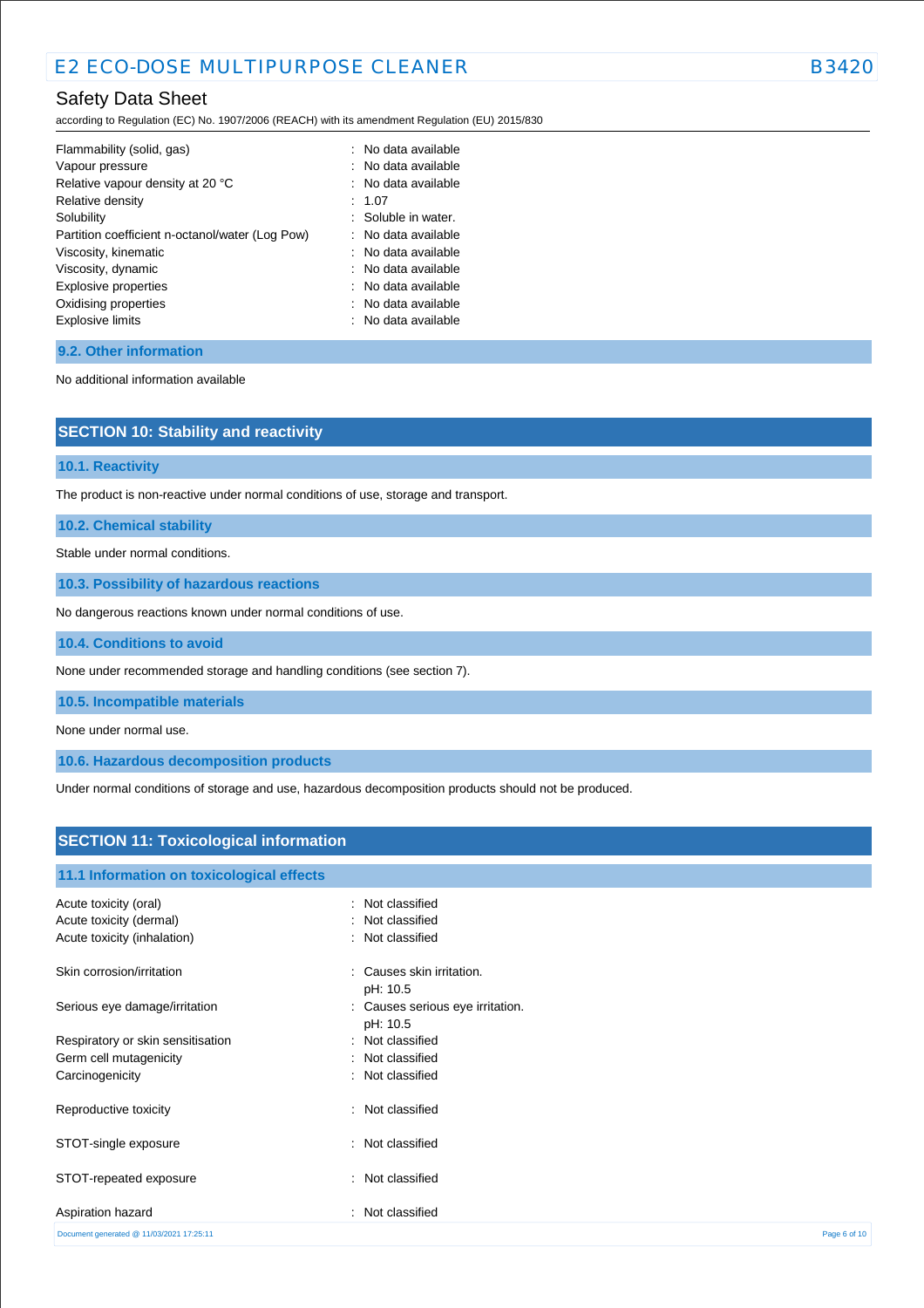# Safety Data Sheet

according to Regulation (EC) No. 1907/2006 (REACH) with its amendment Regulation (EU) 2015/830

| <b>SECTION 12: Ecological information</b>                   |                  |
|-------------------------------------------------------------|------------------|
| 12.1. Toxicity                                              |                  |
| Hazardous to the aquatic environment, short-term<br>(acute) | : Not classified |
| Hazardous to the aquatic environment, long-term             | Not classified   |

(chronic)

| Hexyl glucoside (54549-24-5)       |                    |
|------------------------------------|--------------------|
| $ $ LC50 - Fish [1]                | 420 mg/l           |
| EC50 - Other aquatic organisms [1] | 490 mg/l waterflea |
| EC50 - Other aquatic organisms [2] | 180 mg/l           |

| N, N-dimethyltetradecylamine N-oxide (3332-27-2)                 |                     |  |
|------------------------------------------------------------------|---------------------|--|
| $ $ LC50 - Fish [1]                                              | $2.4 \text{ mg}/I$  |  |
| EC50 - Other aquatic organisms [1]                               | 2.64 mg/l waterflea |  |
| EC50 - Other aguatic organisms [2]<br>$\vert 0.19 \text{ m}$ a/l |                     |  |

| Alcohol Alkoxylate (166736-08-9) |                 |
|----------------------------------|-----------------|
| $ $ LC50 - Fish [1]              | $10 - 100$ mg/l |
| EC50 - Crustacea [1]             | $10 - 100$ mg/l |
| ErC50 other aquatic plants       | $10 - 100$ mg/l |
|                                  |                 |

## **12.2. Persistence and degradability**

No additional information available

| 12.3. Bioaccumulative potential                 |     |
|-------------------------------------------------|-----|
| Hexyl glucoside (54549-24-5)                    |     |
| Partition coefficient n-octanol/water (Log Pow) | 1.7 |
|                                                 |     |
| N,N-dimethyltetradecylamine N-oxide (3332-27-2) |     |
| Partition coefficient n-octanol/water (Log Pow) | 2.7 |
| 12.4. Mobility in soil                          |     |
| No additional information available             |     |
| 12.5. Results of PBT and vPvB assessment        |     |
| No additional information available             |     |
| 12.6. Other adverse effects                     |     |

No additional information available

# **SECTION 13: Disposal considerations**

**13.1. Waste treatment methods**

No additional information available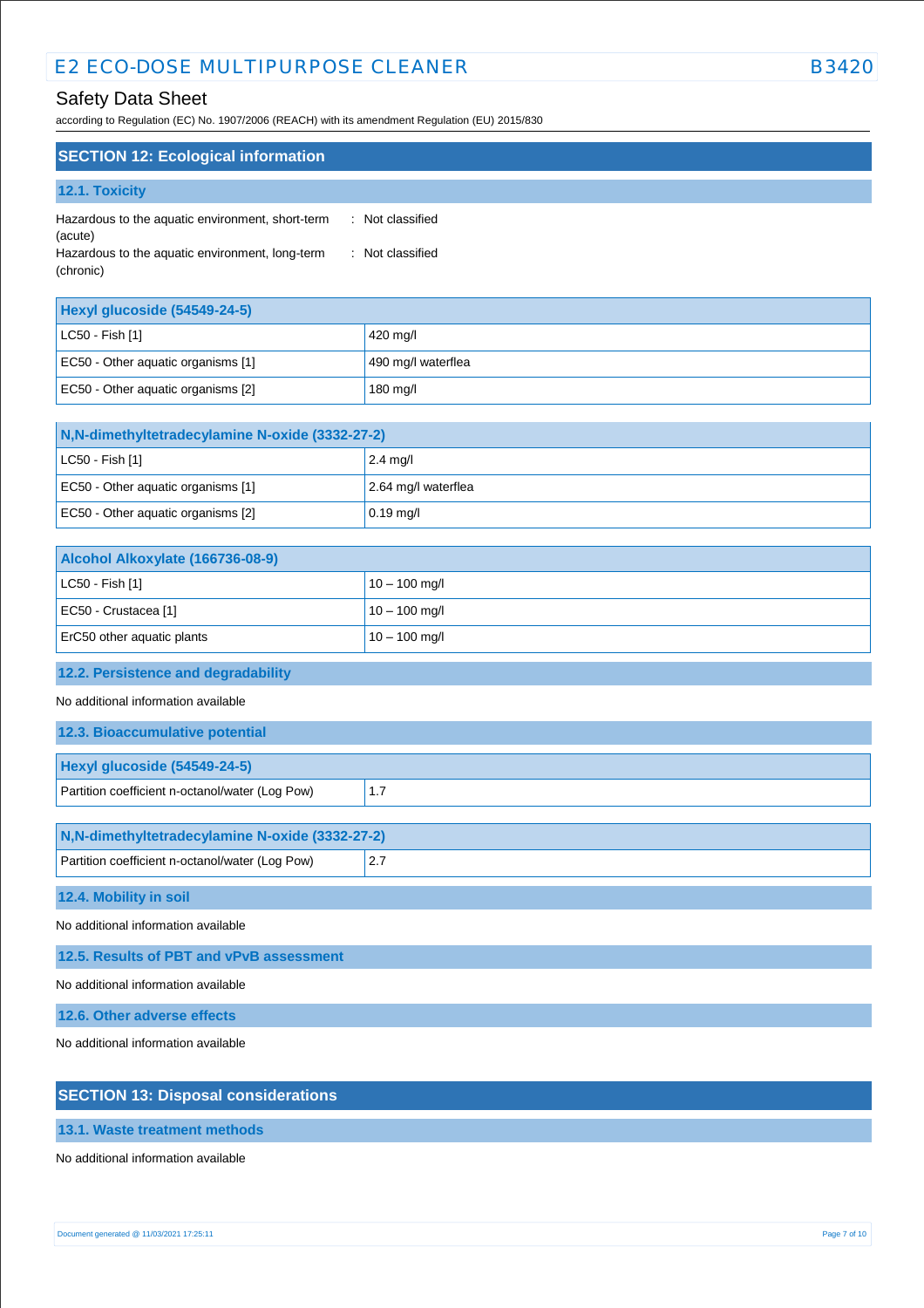## Safety Data Sheet

according to Regulation (EC) No. 1907/2006 (REACH) with its amendment Regulation (EU) 2015/830

### **SECTION 14: Transport information**

In accordance with ADR / IMDG / IATA

| 14.1 UN number                                                                                                                                         |                                                          |
|--------------------------------------------------------------------------------------------------------------------------------------------------------|----------------------------------------------------------|
| UN-No. (ADR)<br>UN-No. (IMDG)<br>UN-No. (IATA)                                                                                                         | : Not applicable<br>: Not applicable<br>: Not applicable |
| 14.2. UN proper shipping name                                                                                                                          |                                                          |
| Proper Shipping Name (ADR)<br>Proper Shipping Name (IMDG)<br>Proper Shipping Name (IATA)                                                               | : Not applicable<br>: Not applicable<br>: Not applicable |
| 14.3. Transport hazard class(es)                                                                                                                       |                                                          |
| <b>ADR</b><br>Transport hazard class(es) (ADR)<br><b>IMDG</b><br>Transport hazard class(es) (IMDG)<br><b>IATA</b><br>Transport hazard class(es) (IATA) | : Not applicable<br>: Not applicable<br>: Not applicable |
| 14.4. Packing group                                                                                                                                    |                                                          |
| Packing group (ADR)<br>Packing group (IMDG)<br>Packing group (IATA)                                                                                    | Not applicable<br>Not applicable<br>: Not applicable     |
| <b>14.5. Environmental hazards</b>                                                                                                                     |                                                          |
| Dangerous for the environment<br>Marine pollutant<br>Other information                                                                                 | : No<br>: No<br>: No supplementary information available |
| 14.6. Special precautions for user                                                                                                                     |                                                          |
| <b>Overland transport</b><br>No data available<br><b>Transport by sea</b><br>No data available<br>Air transport<br>No data available                   |                                                          |

**14.7. Transport in bulk according to Annex II of Marpol and the IBC Code**

Not applicable

## **SECTION 15: Regulatory information**

**15.1. Safety, health and environmental regulations/legislation specific for the substance or mixture**

### **15.1.1. EU-Regulations**

Contains no REACH substances with Annex XVII restrictions

Contains no substance on the REACH candidate list

Contains no REACH Annex XIV substances

Contains no substance subject to Regulation (EU) No 649/2012 of the European Parliament and of the Council of 4 July 2012 concerning the export and import of hazardous chemicals.

Contains no substance subject to Regulation (EU) No 2019/1021 of the European Parliament and of the Council of 20 June 2019 on persistent organic pollutants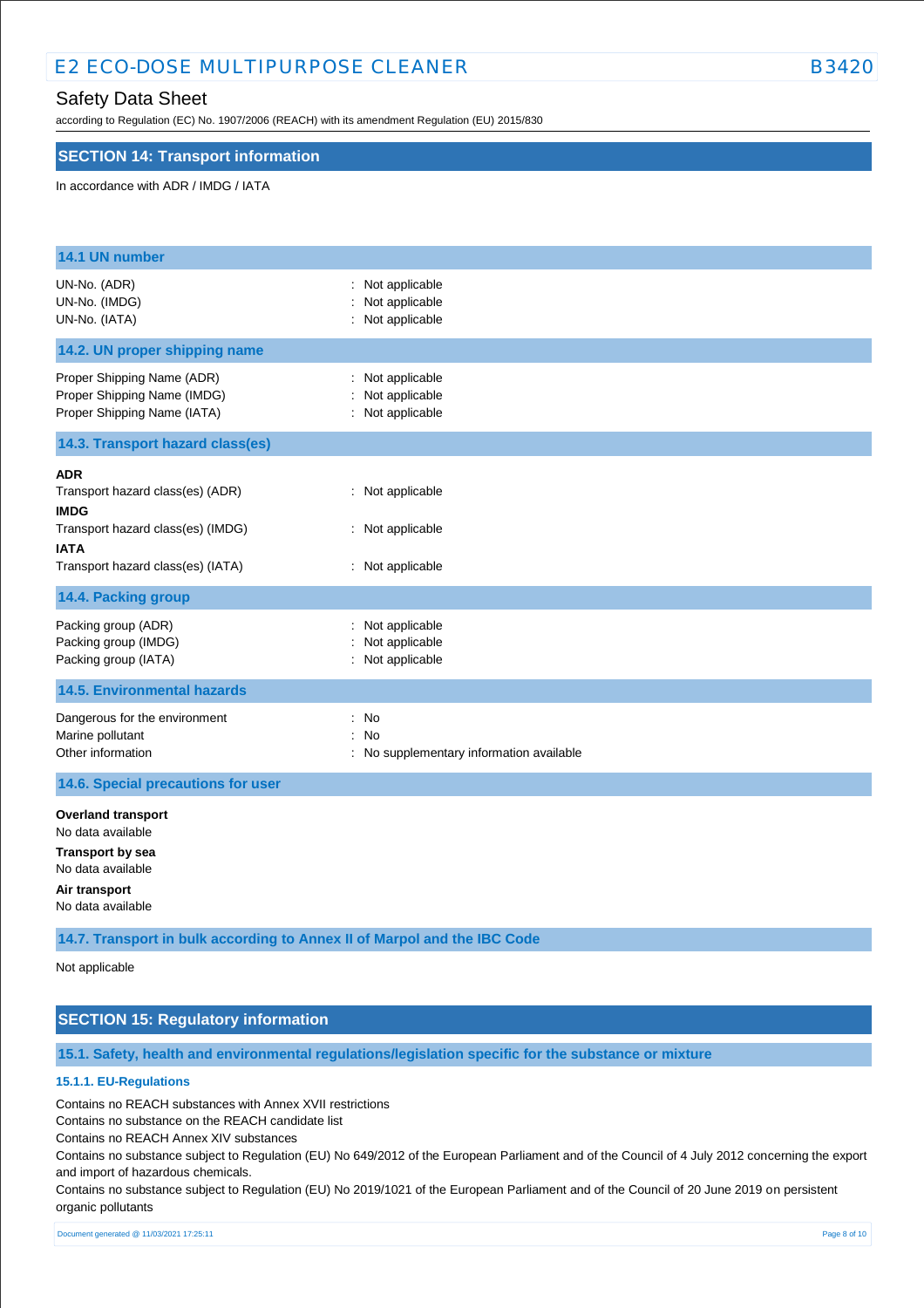according to Regulation (EC) No. 1907/2006 (REACH) with its amendment Regulation (EU) 2015/830

| Allergenic fragrances > 0,01%:                 |
|------------------------------------------------|
| <b>LINALOOL</b><br>BUTYLPHENYL METHYLPROPIONAL |
|                                                |

| Detergent Regulation (648/2004/EC): Labelling of contents: |               |  |
|------------------------------------------------------------|---------------|--|
| <b>Component</b>                                           | $\frac{9}{6}$ |  |
| non-ionic surfactants                                      | 5-15%         |  |
| anionic surfactants                                        | $< 5\%$       |  |
| perfumes                                                   |               |  |
| <b>LINALOOL</b>                                            |               |  |
| BUTYLPHENYL METHYLPROPIONAL                                |               |  |

### **15.1.2. National regulations**

### **United Kingdom**

British National Regulations : Commission Regulation (EU) 2015/830 of 28 May 2015 amending Regulation (EC) No 1907/2006 of the European Parliament and of the Council on the Registration, Evaluation, Authorisation and Restriction of Chemicals (REACH). Classification Labelling Packaging Regulation; Regulation (EC) No 1272/2008. Detergent Regulation (648/2004/EC).

## **15.2. Chemical safety assessment**

## No additional information available

# **SECTION 16: Other information**

| Full text of H- and EUH-statements: |                                                                                            |
|-------------------------------------|--------------------------------------------------------------------------------------------|
| Acute Tox. 4 (Dermal)               | Acute toxicity (dermal), Category 4                                                        |
| Acute Tox. 4 (Inhalation)           | Acute toxicity (inhal.), Category 4                                                        |
| Acute Tox. 4 (Inhalation: vapour)   | Acute toxicity (inhalation: vapour) Category 4                                             |
| Acute Tox. 4 (Oral)                 | Acute toxicity (oral), Category 4                                                          |
| Eye Dam. 1                          | Serious eye damage/eye irritation, Category 1                                              |
| Eye Irrit. 2                        | Serious eye damage/eye irritation, Category 2                                              |
| Skin Corr. 1B                       | Skin corrosion/irritation, Category 1, Sub-Category 1B                                     |
| Skin Irrit. 2                       | Skin corrosion/irritation, Category 2                                                      |
| STOT SE 3                           | Specific target organ toxicity — Single exposure, Category 3, Respiratory tract irritation |
| H302                                | Harmful if swallowed.                                                                      |
| H312                                | Harmful in contact with skin.                                                              |
| H314                                | Causes severe skin burns and eye damage.                                                   |
| H315                                | Causes skin irritation.                                                                    |
| H318                                | Causes serious eye damage.                                                                 |
| H319                                | Causes serious eye irritation.                                                             |
| H332                                | Harmful if inhaled.                                                                        |
| H335                                | May cause respiratory irritation.                                                          |